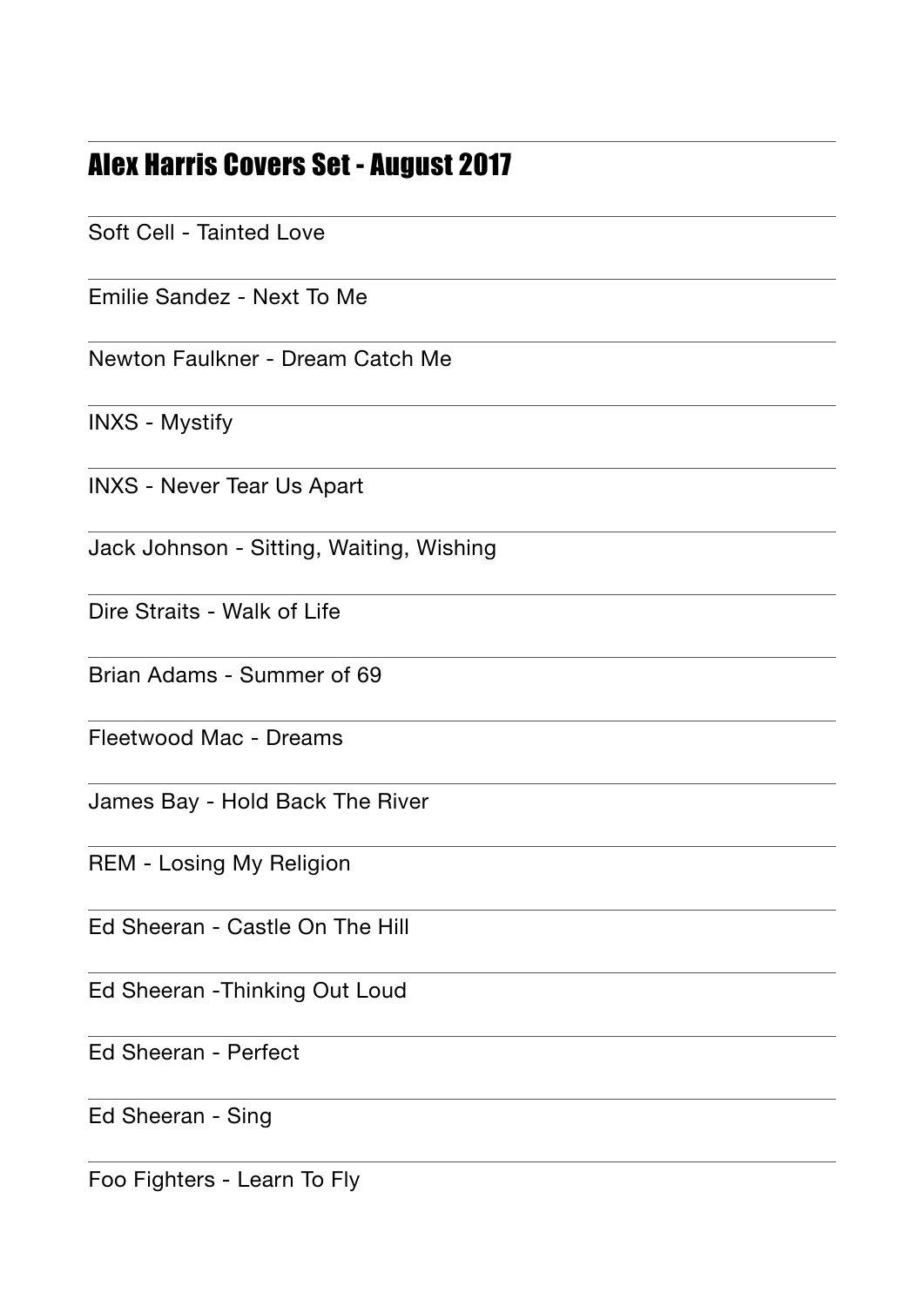|  |  | Kings Of Leon - Use Somebody |
|--|--|------------------------------|
|--|--|------------------------------|

Kings Of Leon - Sex On Fire

Kings Of Leon -The Bucket

Amy Winehouse - Valerie

Dakota - Stereophonics

Stereophonics - Indian Summer

Rod Stewart - Baby Jane

Chris Issac - Wicked Game

Incubus - Drive

King of Wishful Thinking - Go West

Oasis - Slide Away

Noel Gallagher - Talk Tonight

Oasis- Dont Look Back In Anger

Oasis - Wonderwall

Noel Gallagher - What A life (Another Brick In The Wall mashup- Pink Floyd)

The Kooks - Naive

David Grey - Babylon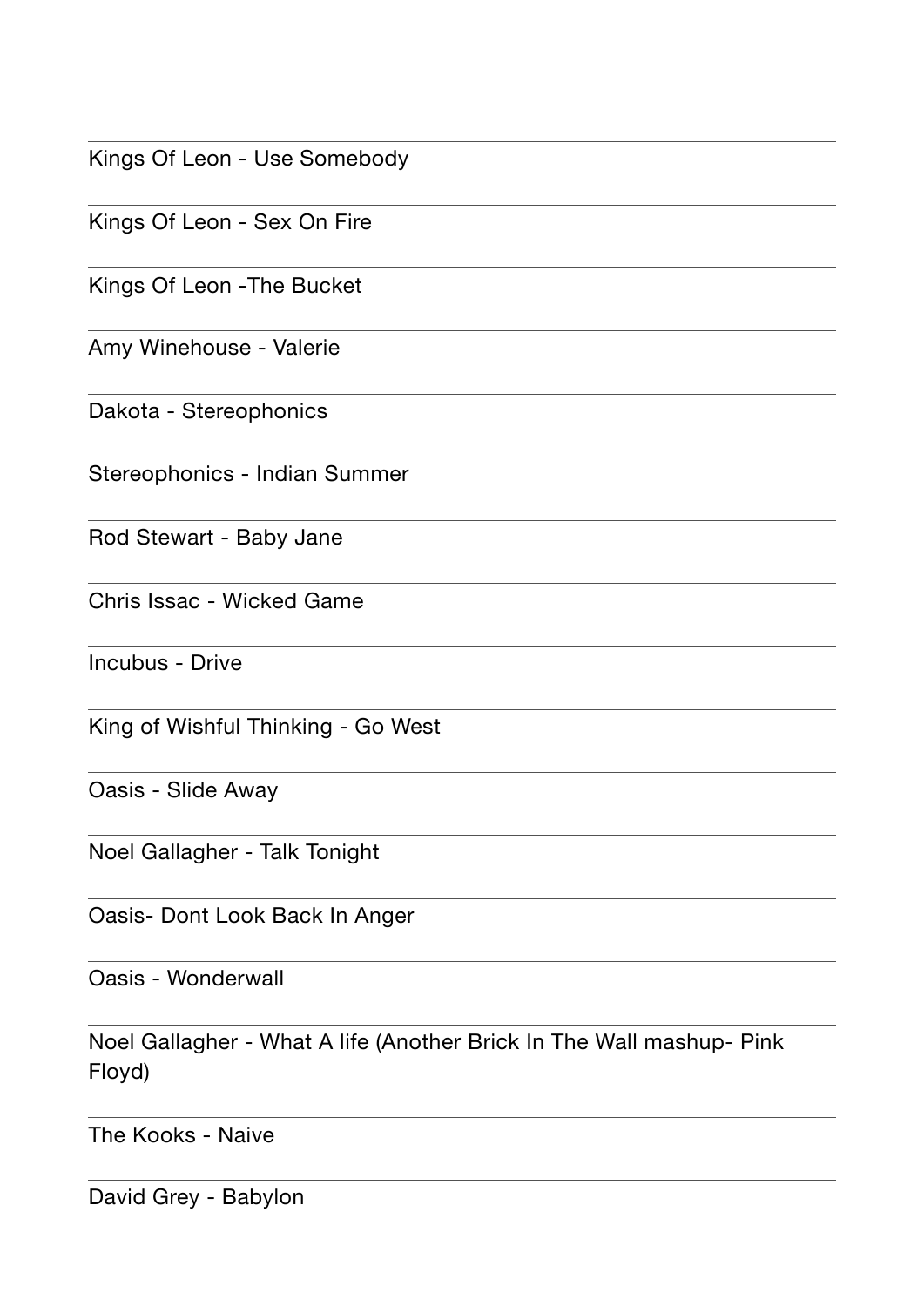The Killers - Mr Brightside

Tom Petty - Freefalling

Tom Petty - Learning To Fly

Ben E King - Stand By Me

Aloe Blacc- I Need A Dollar

Womack & Womack - Teardrops

The Beatles - She Loves You

The Beatles - Help!

One Republic - Stop & Stare

Sam Smith - Im Not The Only One

Robbie Williams - Angels

Coldplay - Adventure of A Lifetime

Coldplay - Trouble

Coldplay - Yellow

Coldplay - The Scientist

Bruce Springsteen - Dancing In The Dark

Aztec Camera - Somewhere In My Heart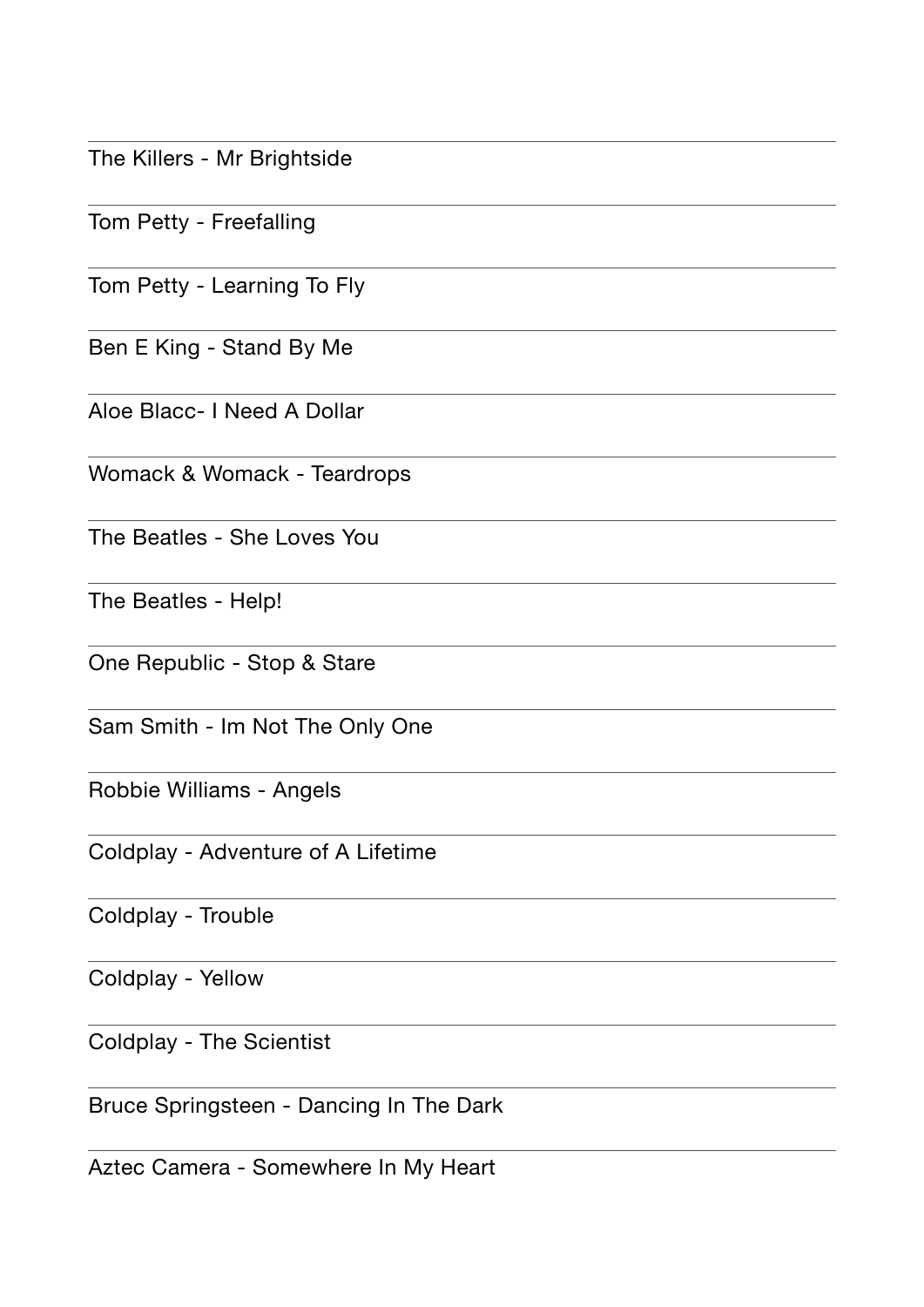Paul Young - Come Back & Stay (feat Oasis-Supersonic)

Micheal Buble - Home

Daft Punk - Get Lucky

Soul Asylum - Runaway Train

The Weeknd - I Cant Feel My Face

Travis - Why Does it Always Rain On Me?

 $U2 - One$ 

The Lumineers - Flowers In Your Hair

Paolo Nutini- Candy

Paolo Nutini - Rewind

Katy Perry - Birthday

Katie Perry - The One that Got Away

Bon Ivor - Skinny Love

John Waite - Missing You

Ben Howard - Call Me Maybe (Carly Rae Jepson Radio one cover featuring The Police - Message In a Bottle)

Radiohead - High And Dry

The Verve - Sonnet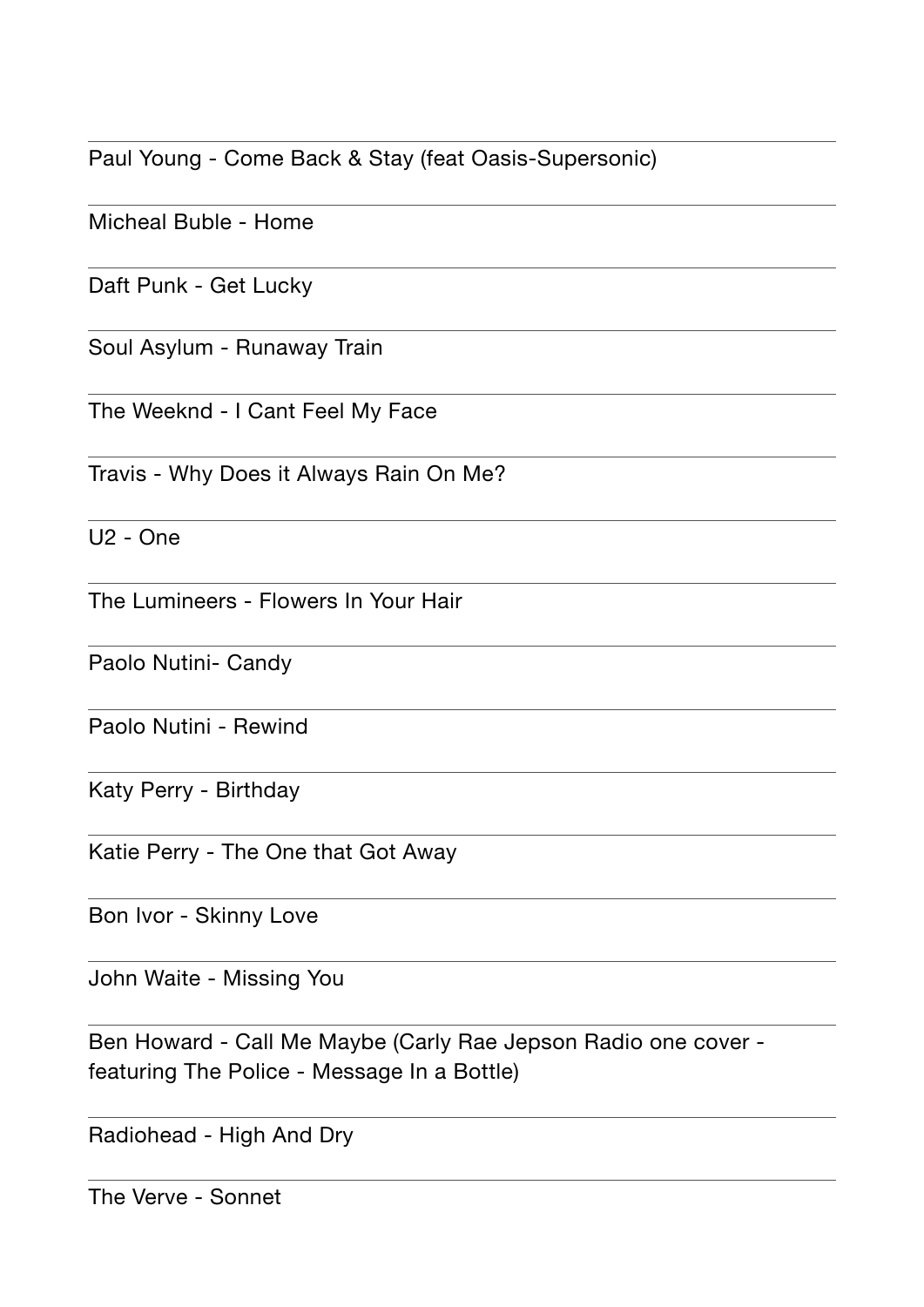The Script - For The First Time

Blur - Beetlebum

Kasabian - LSF

Ryan Adams - Give Me Something Good

Callum Scott - Dancing On My Own

Lady Gaga - The Edge Of Glory

James Arthur - Say You Wont Let Go

Nirvana - About A Girl

Red Hot Chilli Peppers - Scar Tissue

Damien Rice - The Blowers Daughter

Beyonce - XO

Disclosure - Latch

Drake - Just Hold On

John Mayer - Say

Embrace - Ashes

Embrace - Gravity

Ocean Colour Scene - The Day We Caught The Train